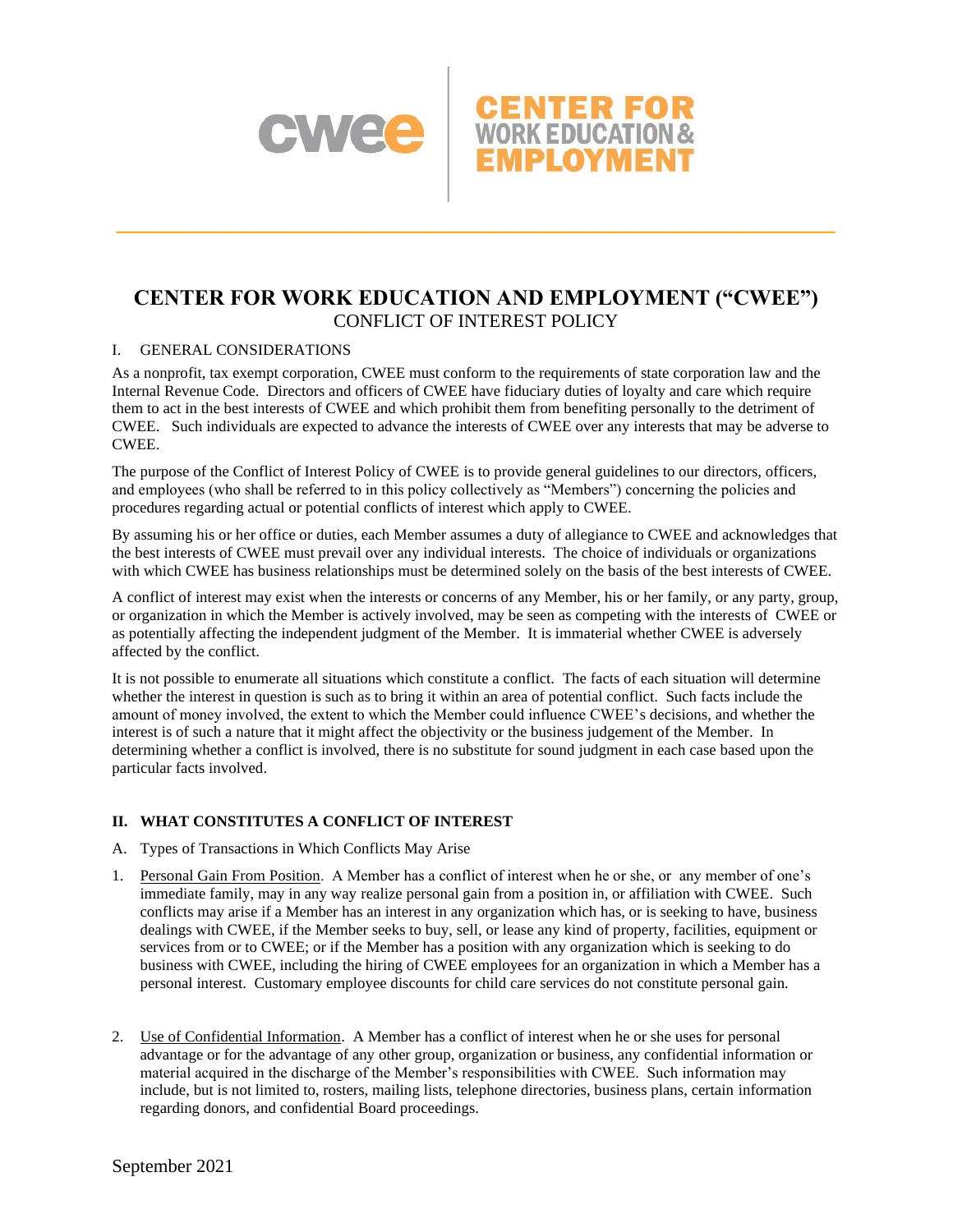

- B. Prohibition Against Loans and Gifts
- 1. CWEE shall make no loans to any Member. Any Member who participates in the making of any such loan shall be liable to CWEE for the amount of such loan until it is repaid.
- 2. No Member may accept from a third party any substantial gift or any other similar benefit whenever the gift or benefit is received because of the Member's duties for or relationship to CWEE. Gifts of cash or cash equivalents from a third party of any amount are not permitted. The giving or receipt of common courtesies, occasional meals or reasonable entertainment appropriate to a business relationship and associated with business discussions, are regarded as being consistent with sound business practice, and are not a conflict of interest.

#### **III. PROCEDURES FOR REVIEW OF CONFLICTS OF INTEREST**

- A. Provision of Conflict of Interest Policy to All Members
- B. Procedures to Review Conflict of Interest Transactions
- 1. Members shall disclose any potential conflict of interest in writing to the Chairman of the Board of CWEE, or to any member of the Finance and Audit Committee, for review prior to engaging in any transaction involving a potential conflict. Members shall not engage in any transaction involving a potential conflict of interest until he or she receives approval for the transaction from the Finance and Audit Committee.
- 2. When advised of a potential conflict of interest, the Finance and Audit Committee shall ascertain whether, in fact, a conflict of interest exists. If such a conflict exists, the Finance and Audit Committee shall determine whether the conflict can be avoided or eliminated, or whether the transaction is fair to CWEE, despite the existence of the conflict. The fairness of a transaction shall be determined on the basis of whether the proposed transaction is at least as favorable to CWEE as a transaction with disinterested individuals or organizations in arms-length transactions. The Finance and Audit Committee may also decide to refer the potential conflict to the Board for resolution or to legal counsel for advice.
- 3. When any conflict of interest is relevant to a matter requiring action by the Board of CWEE, the interested Member shall call it to the attention of the Board, and he or she shall not vote on the matter. Moreover, the person having the potential conflict shall leave the room in which the meeting is held and shall not participate in the final deliberations or decision regarding the matter. If there is any doubt as to whether a conflict might exist, the matter shall be resolved by vote of the Board, excluding the individual.
- 4. Before approving a nomination for Board membership, the Finance and Audit Committee shall review any potential conflicts of interest of the nominee. Members who serve on the Board and in operations shall disqualify themselves from voting on matters involving conflicts of interest pursuant to paragraph III.B.3. above.
- 5. In the event that a potential conflict of interest is not disclosed, the matter shall be referred to the Finance and Audit Committee to make a recommendation to the Board regarding appropriate action against the Member involved in the conflict.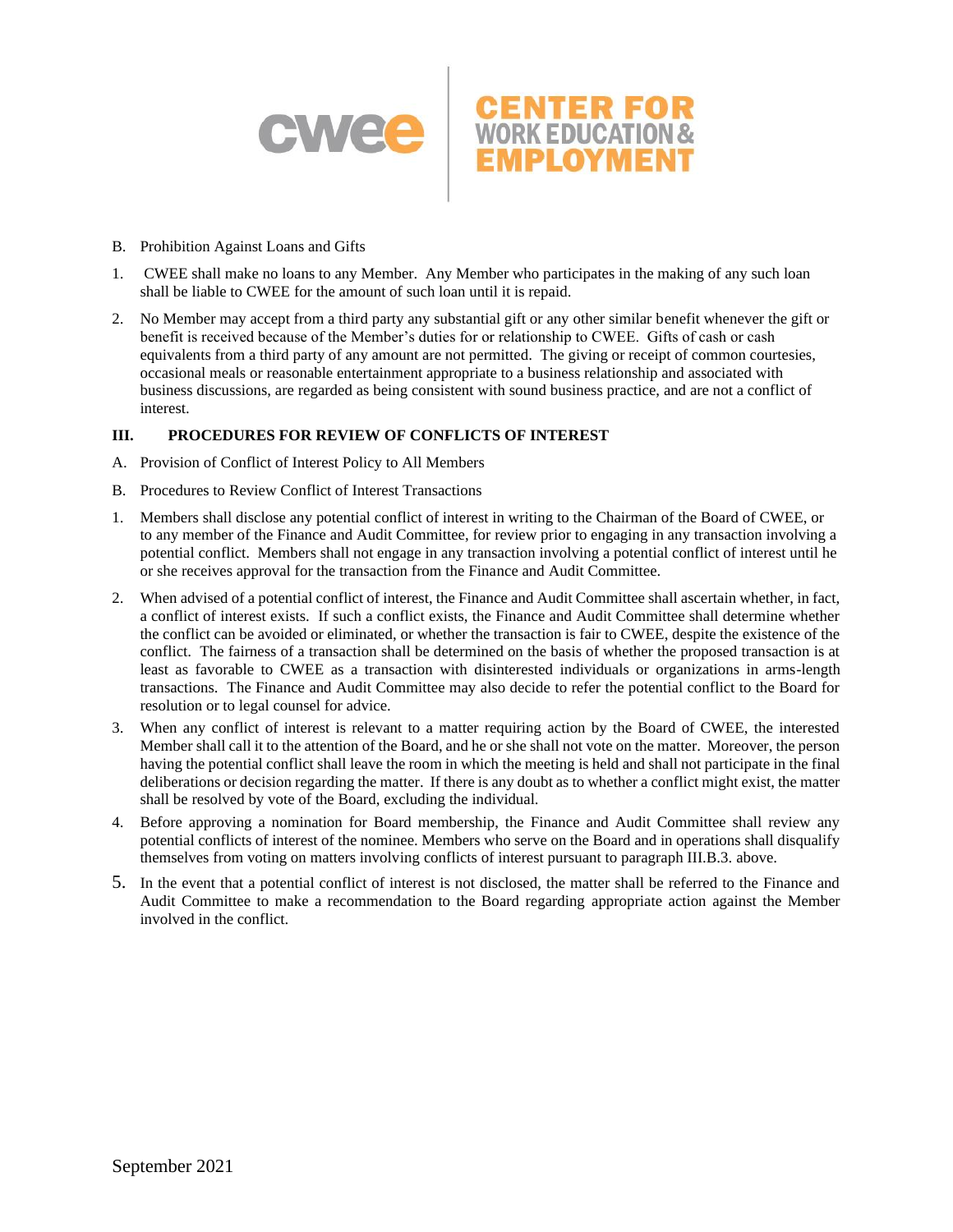

# **CONFLICT OF INTEREST POLICY**

Questionnaire

I have read the CWEE Conflict of Interest Policy, as approved by the Board of Directors of CWEE. I hereby disclose material interests:

### **Related entities in which I have a material interest**

| <b>Name of Entity</b> | <b>Relationship to CWEE</b>                                                                                 | <b>Type of interest</b>                                                                                                  |
|-----------------------|-------------------------------------------------------------------------------------------------------------|--------------------------------------------------------------------------------------------------------------------------|
| [Entity name]         | [supplier, client, tenant,<br>lessor, lessee, agent,<br>competitor, other] (please<br>explain if necessary) | [equity holder, debt holder,<br>fiduciary or agent,<br>contractor, employee,<br>family} (please explain if<br>necessary) |

\_\_\_\_\_I have no material interests in related entities.

I have read the policy and understand its requirements. I will bring to the attention of the Finance and Audit Committee within 30 days any material interests or conflicts arise that are not disclosed above.

Print Name

Signature Date

\_\_\_\_\_\_\_\_\_\_\_\_\_\_\_\_\_\_\_\_\_\_\_\_\_\_\_\_\_\_ \_\_\_\_\_\_\_\_\_\_\_\_\_\_\_\_\_\_\_\_\_\_\_\_\_\_\_\_\_\_\_